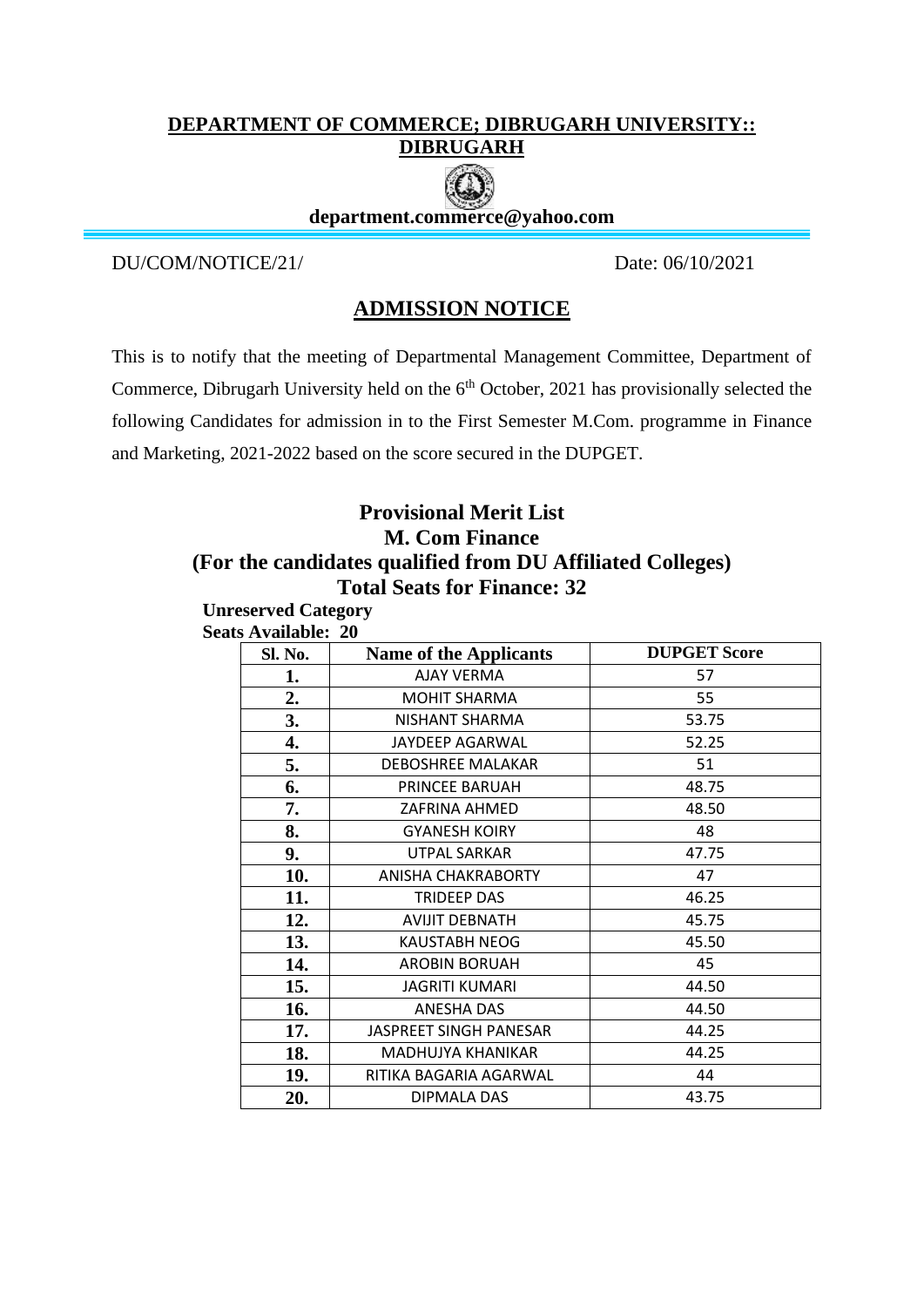### **OBC Category Seats Available: 5**

| Sl. No. | <b>Name of the Applicants</b> | <b>DUPGET Score</b> |
|---------|-------------------------------|---------------------|
|         | MUKESH NAYAK                  | 41.75               |
| 2.      | <b>GOPAL MURAH</b>            | 41.50               |
|         | DADUL DUTTA                   | 41.25               |
|         | AYUSHMAN DUTTA                | 40.75               |
|         | RITUPARNO RAJOWAR             | 40.50               |

### **ST(P) Category**

#### **Seats Available: 3**

| Sl. No. | <b>Name of the Applicants</b> | <b>DUPGET Score</b> |
|---------|-------------------------------|---------------------|
|         | <b>MONUJ DOLEY</b>            | 32.75               |
|         | RINTIMA PEGU                  | 32.50               |
|         | CHAYNIKA SONOWAL              |                     |

### **ST(H) Category**

**Seats Available: 2**

| $-$<br>$\sim$ $\sim$ $\sim$ |  |
|-----------------------------|--|

### **SC Category**

**Seats Available: 2**

| Sl. No. | <b>Name of the Applicants</b> | <b>DUPGET Score</b> |
|---------|-------------------------------|---------------------|
|         | DIPTU DAS                     | 36.75               |
| ٥.      | <b>SOURAV ROY</b>             | 34.50               |

### **EWS Category (Supernumerary)**

| <b>Sl. No.</b> | <b>Name of the Applicants</b> | <b>DUPGET Score</b> |
|----------------|-------------------------------|---------------------|
|                | RISHIKA VERMA                 | 41                  |
|                | KUSUM PRAMANICK               | 38.50               |
|                | AJUR UDDIN ALI                | 33                  |

| <b>Waiting List</b> |                               |           |                               |
|---------------------|-------------------------------|-----------|-------------------------------|
| Sl. No.             | <b>Name of the Applicants</b> | Category  | <b>DUPGET</b><br><b>Score</b> |
| 1.                  | <b>JAGRAT MAZUMDER</b>        | UR        | 43                            |
| 2.                  | NIKITA LODH                   | <b>UR</b> | 42.50                         |
| 3.                  | NISHA THAKUR                  | UR        | 41.75                         |
| 4.                  | <b>MAHIMA KEDIA</b>           | UR        | 41.75                         |
| 5.                  | <b>SUVASISH BORAH</b>         | UR        | 41.75                         |
| 6.                  | <b>RASHMITA KAR</b>           | UR        | 41.25                         |
| 7.                  | <b>DEBASISH SENGUPTA</b>      | UR        | 40.50                         |
| 8.                  | PRITTY HAZARIKA               | <b>UR</b> | 39.75                         |
|                     | <b>BOIKUNTHA NATH GOGOI</b>   | UR/OBC    | 39.75                         |
| 9.                  | <b>MUSIDA BEGUM</b>           | UR        | 39.25                         |
| 10.                 | NIHARIKA PAUL                 | <b>UR</b> | 39.25                         |
| 11.                 | SAZIDUR RAHMAN                | EWS       | 32.50                         |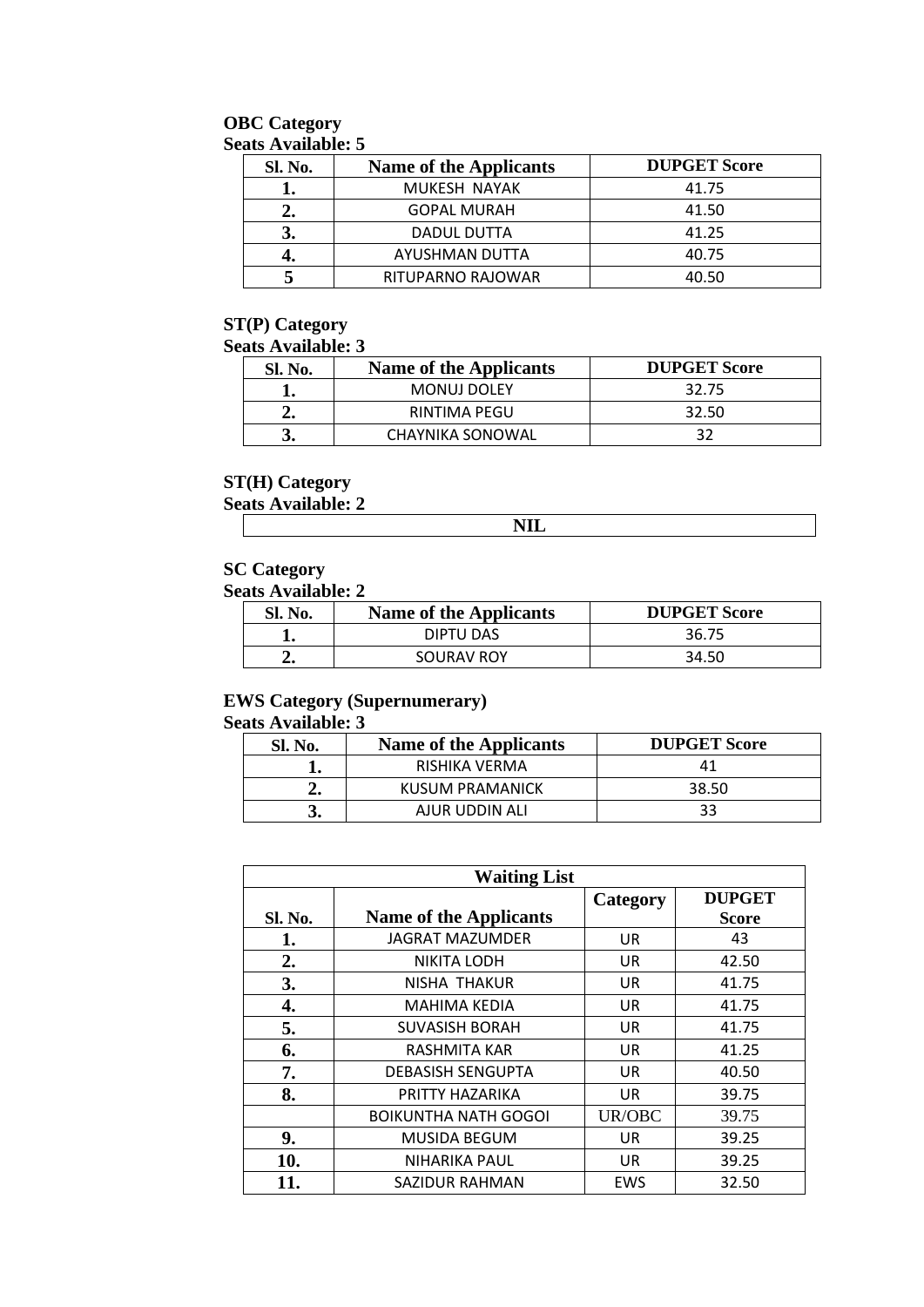| 12. | DEEPSHIKHA PAUL         | EWS        | 29.25 |
|-----|-------------------------|------------|-------|
| 13. | <b>NAMRATA SEN</b>      | <b>OBC</b> | 38.25 |
| 14. | KABERI HATIMURIA        | <b>OBC</b> | 38.25 |
| 15. | NISHITA SONOWAL         | ST(P)      | 30.75 |
| 16. | CHOW WIUMUM MANNOW      | ST(P)      | 26.50 |
| 17. | <b>BIJOYA SUTRADHAR</b> | <b>SC</b>  | 32.50 |
| 18. | PARTHA JYOTI DAS        | <b>SC</b>  | 32.50 |

# **Provisional Merit List**

# **M. Com Marketing**

# **(For the candidates qualified from DU Affiliated Colleges) Total Seats for Marketing: 16**

 **Unreserved Category**

 **Seats Available: 10**

| Sl. No. | <b>Name of the Applicants</b> | <b>DUPGET Score</b> |
|---------|-------------------------------|---------------------|
| 1.      | MRIGANKA DEBNATH              | 57.25               |
| 2.      | RISHIKESH GOGOI               | 46.25               |
| 3.      | <b>RUMA KUMARI SAH</b>        | 45                  |
| 4.      | <b>ADITI BAUL</b>             | 45                  |
| 5.      | <b>BISHAKHA SHARMA</b>        | 45                  |
| 6.      | DHURBAJYOTI MAZUMDAR          | 41                  |
| 7.      | <b>ARCHANA KALITA</b>         | 40.50               |
| 8.      | <b>MD FORID AHMED</b>         | 40                  |
| 9.      | <b>ANKITA DOWERAH</b>         | 39.75               |
| 10.     | <b>AKSHAY SHARMA</b>          | 37.75               |

## **OBC/MOBC Category**

**Seats Available: 02**

| <b>Sl. No.</b> | <b>Name of the Applicants</b> | <b>DUPGET Score</b> |
|----------------|-------------------------------|---------------------|
|                | <b>BISHAL DEY</b>             | 36.25               |
|                | KANYAMOYEE DEVI               | 35.25               |

## **SC Category**

| Sl. No. | <b>Name of Applicant</b> | <b>DUPGET Score</b> |
|---------|--------------------------|---------------------|
|         | <b>BISHAL MONDAL</b>     |                     |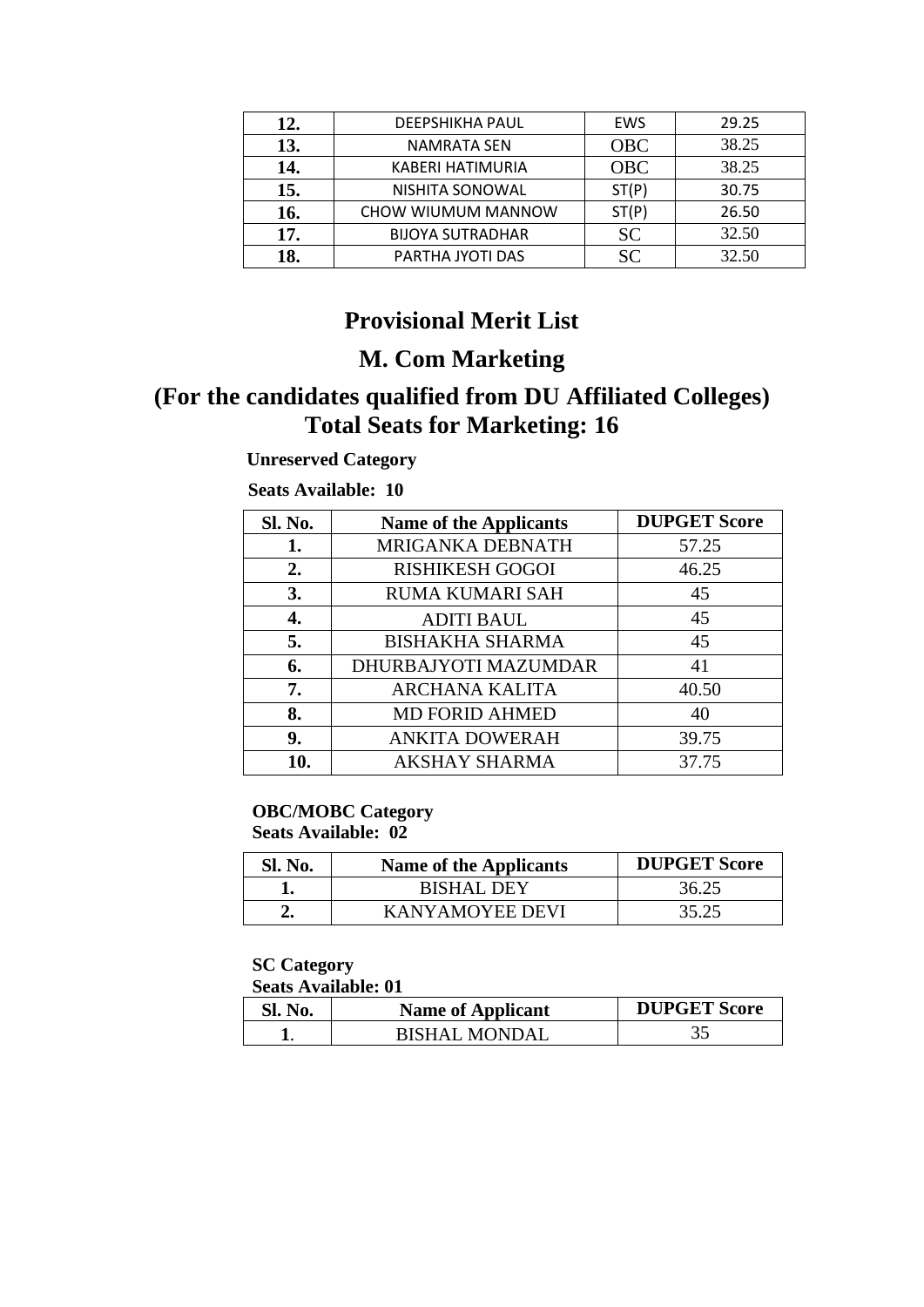### **ST (P) Category Seats Available: 02**

| Sl. No. | <b>Name of the Applicants</b> | <b>DUPGET Score</b> |
|---------|-------------------------------|---------------------|
|         | <b>RENU MEDOK</b>             |                     |
|         | <b>DEBASHREE SONWAL</b>       | 29.50               |

## **ST (H) Category**

### **Seats Available: 01**

| <b>Sl. No.</b> | <b>Name of Applicant</b> | <b>DUPGET Score</b> |
|----------------|--------------------------|---------------------|
|                | ANIUMONI MANN            |                     |

### **EWS Category (Supernumerary)**

| Sl. No. | <b>Name of the Applicants</b> | <b>DUPGET Score</b> |
|---------|-------------------------------|---------------------|
|         |                               |                     |
|         | NIT                           |                     |

| <b>Waiting List</b> |                        |            |                     |  |
|---------------------|------------------------|------------|---------------------|--|
| <b>Sl. No.</b>      | Name of the            | Category   | <b>DUPGET Score</b> |  |
|                     | <b>Applicants</b>      |            |                     |  |
| 1.                  | <b>LOHIT TAMULI</b>    | UR/OBC     | 34.50               |  |
| 2.                  | <b>SUNIDHI SINGH</b>   | UR/OBC     | 33.75               |  |
| 3.                  | PALLAVI DAS            | UR/SC      | 33                  |  |
| 4.                  | <b>SANJANA BOSE</b>    | <b>UR</b>  | 31.75               |  |
| 5.                  | <b>MEYCHULILIN</b>     | <b>UR</b>  | 30                  |  |
| 6.                  | ANKIT KUMAR            | <b>UR</b>  | 26.25               |  |
|                     | <b>AGARWAL</b>         |            |                     |  |
| 7.                  | <b>DRUMIL SAIKIA</b>   | <b>UR</b>  | 26                  |  |
| 8.                  | <b>SAKSHI JAIN</b>     | <b>UR</b>  | 25.50               |  |
| 9.                  | <b>MONI KANKANA</b>    | OBC        | 30.50               |  |
|                     | <b>BORUAH</b>          |            |                     |  |
| 10.                 | <b>TULI CHANDA</b>     | <b>OBC</b> | 30                  |  |
| 11.                 | NITUMONI DEORI         | ST(P)      | 28.75               |  |
| 12.                 | <b>LIRDONA ENGTIPI</b> | ST(P)      | 28.50               |  |
| 13                  | <b>BIMAN DAS</b>       | SС         | 27.50               |  |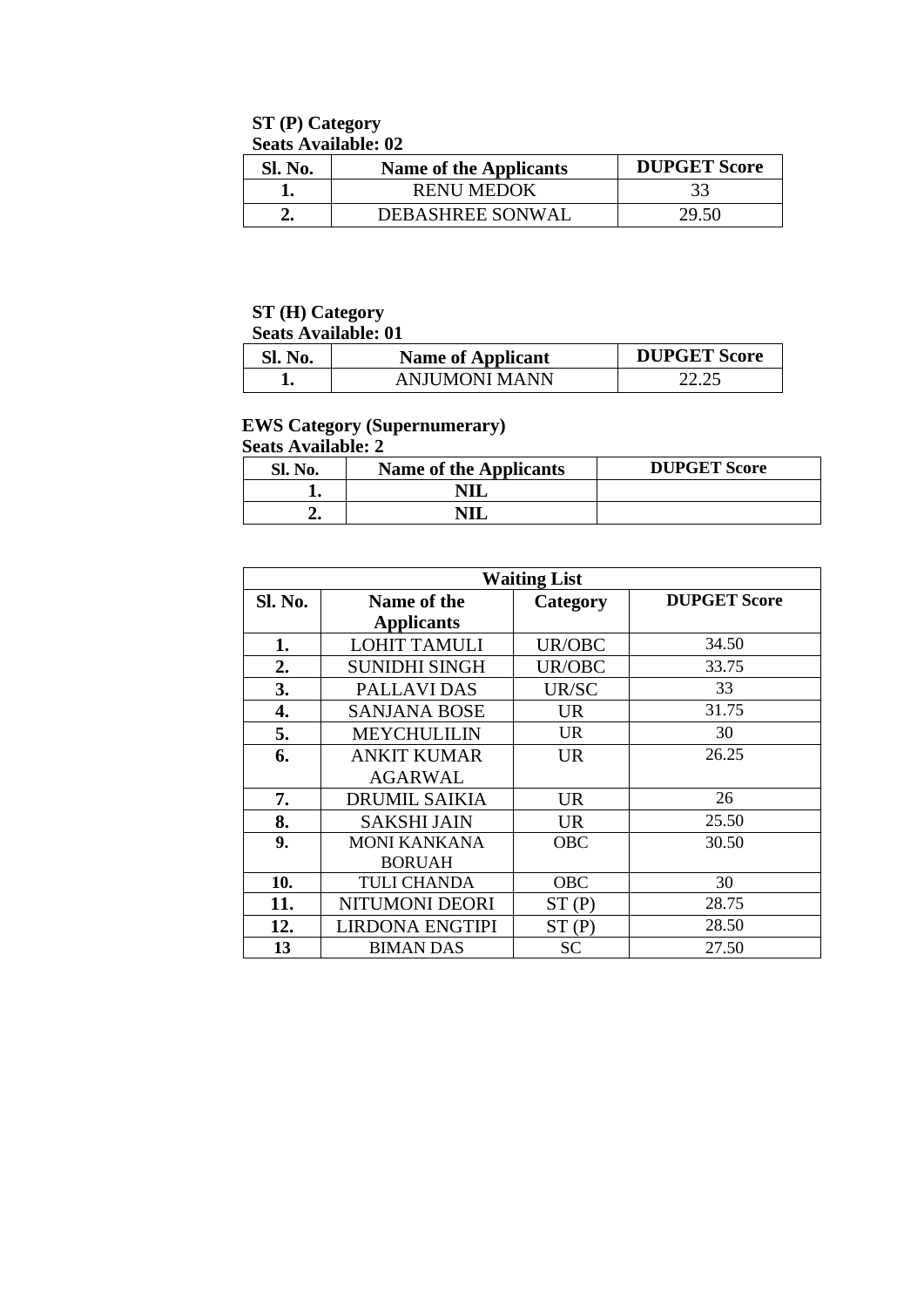# **Provisional Merit List**

# **M. Com Finance**

# **(For the candidates qualified from the colleges under Other than Dibrugarh University) Total Seats for Finance: 8**

### **Unreserved Category Seats Available: 05**

| <b>Sl. No.</b> | <b>Name of the Applicants</b> | <b>DUPGET Score</b> |
|----------------|-------------------------------|---------------------|
|                | <b>UDESNA DEKA</b>            | 55.75               |
| 2.             | <b>DIMPI SARMA</b>            | 50.25               |
| 3.             | NITYANANDA RAJKHOWA           | 48                  |
| 4.             | <b>GORIMA BORAH</b>           | 46.25               |
|                | <b>RITESH SAHANI</b>          | 42.25               |

# **OBC/MOBC Category**

| <b>Sl. No.</b> | <b>Name of Applicant</b> | <b>DUPGET Score</b> |
|----------------|--------------------------|---------------------|
|                | NEHA RARIO               |                     |

### **ST (P) Category**

#### **Seats Available: 01**

| <b>Sl. No.</b> | <b>Name of Applicant</b> | <b>DUPGET Score</b> |
|----------------|--------------------------|---------------------|
|                | <b>MUNNI YEIN</b>        |                     |

### **SC Category**

## **Seats Available: 01**

|--|

### **EWS Category (Supernumerary) Seats Available: 1**

| Sl. No. | <b>Name of Applicant</b> | <b>DUPGET Score</b> |
|---------|--------------------------|---------------------|
| ı.      | ROSHIDUL ISLAM           |                     |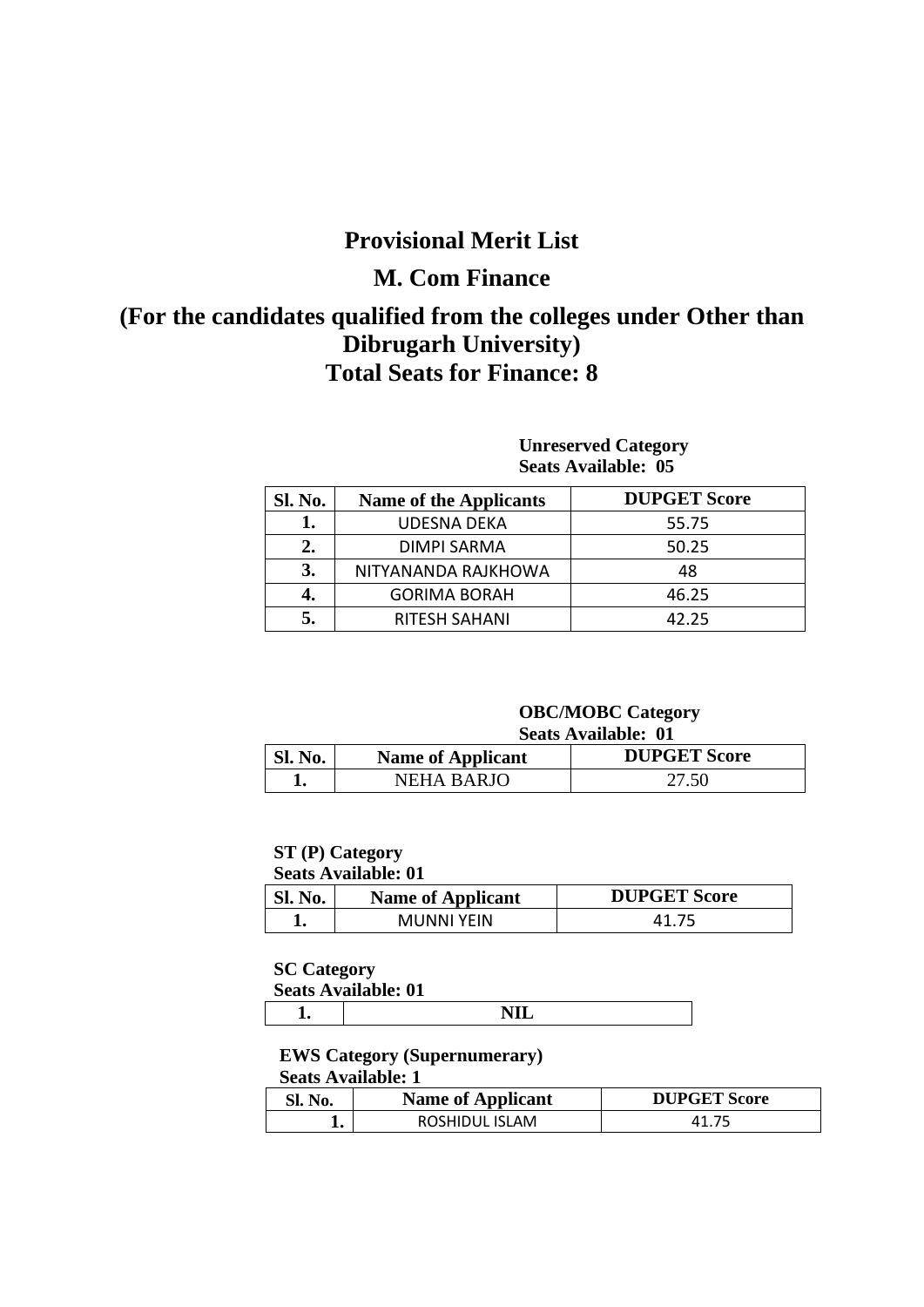| <b>Waiting List</b> |                           |            |                     |  |  |
|---------------------|---------------------------|------------|---------------------|--|--|
| SI.                 | Name of the               | Category   | <b>DUPGET Score</b> |  |  |
| No.                 | <b>Applicants</b>         |            |                     |  |  |
| 1.                  | <b>BIKASH KUMAR GUPTA</b> | UR/OBC     | 41.75               |  |  |
| 2.                  | <b>OYUM JAMOH</b>         | <b>UR</b>  | 41.25               |  |  |
| 3.                  | PRAYASHI MEDHI            | <b>UR</b>  | 41                  |  |  |
| 4.                  | <b>KANKAN DUTTA</b>       | UR.        | 41                  |  |  |
| 5.                  | ANGARAJ BORTHAKUR         | UR.        | 40.25               |  |  |
| 6.                  | <b>SUDEEPA DEY</b>        | <b>EWS</b> | 26.25               |  |  |
| 7.                  | <b>SUJATA SANGA</b>       | <b>OBC</b> | 39.50               |  |  |
| 8.                  | POOJA DUTTA               | <b>OBC</b> | 36.25               |  |  |
| 9.                  | <b>MOHIT CH HAJONG</b>    | ST(P)      | 35.75               |  |  |
| 10.                 | <b>TWINKLE TAYENG</b>     | ST(P)      | 28                  |  |  |

# **Provisional Merit List**

# **M. Com Marketing**

# **(For the candidates qualified from colleges under other than Dibrugarh University) Total Seats for Marketing: 4**

**Unreserved Category Seats Available:** 

## **03**

|                |                               | <b>DUPGET</b> |
|----------------|-------------------------------|---------------|
| <b>Sl. No.</b> | <b>Name of the Applicants</b> | <b>Score</b>  |
|                | <b>SWEETY KAKATI</b>          | 50.50         |
|                | PANKAJ PRASAD                 | 44.75         |
|                | ATANU BARMAN                  | 39.75         |

### **OBC/MOBC**

**Category**

**Seats Available:** 

**01**

|                |                          | <b>DUPGET</b> |
|----------------|--------------------------|---------------|
| <b>Sl. No.</b> | <b>Name of Applicant</b> | <b>Score</b>  |
|                | <b>BHAGYASHRI DEKA</b>   |               |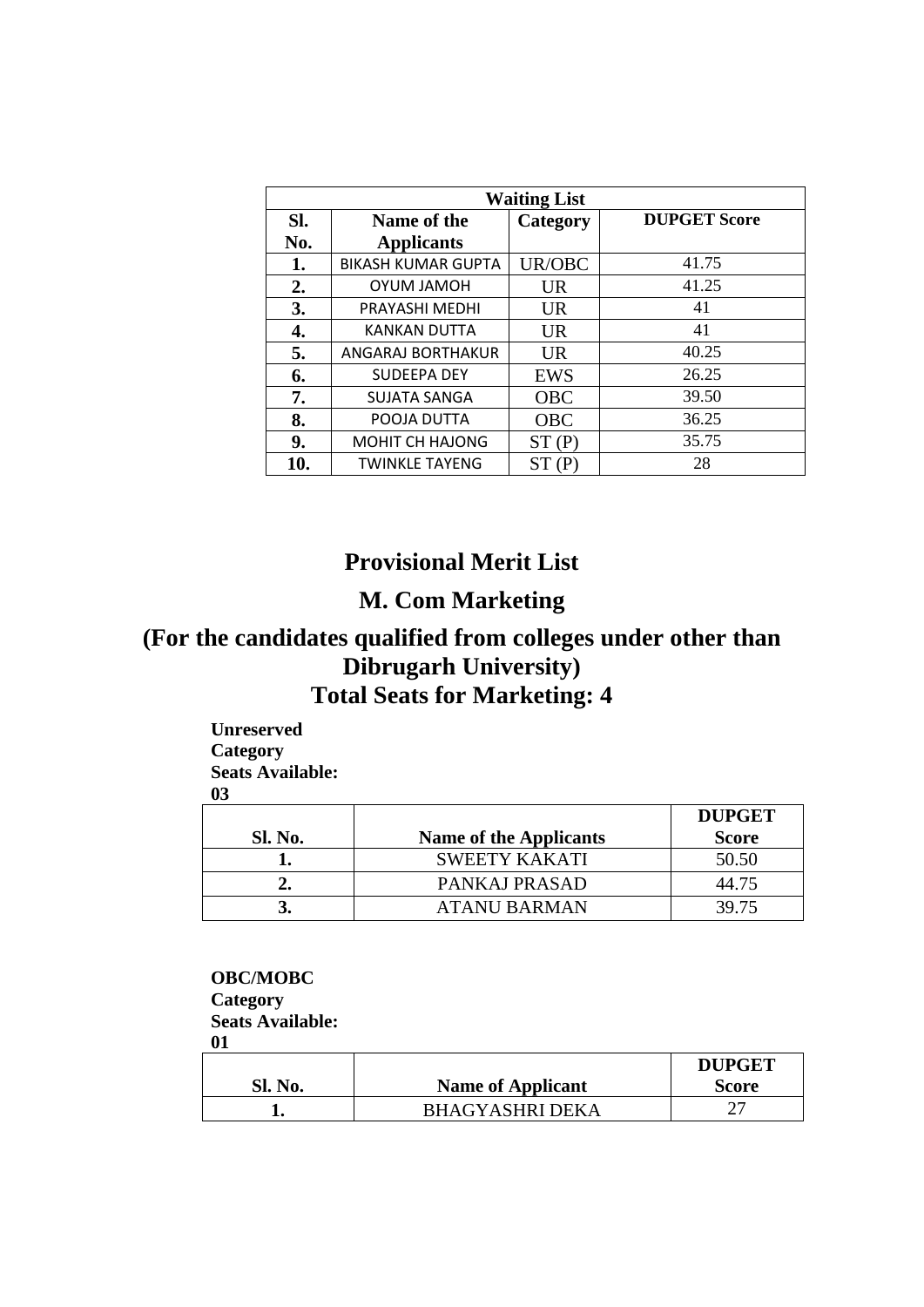| <b>Waiting List</b> |                                             |     |                     |
|---------------------|---------------------------------------------|-----|---------------------|
|                     | Sl. No.   Name of the Applicants   Category |     | <b>DUPGET Score</b> |
|                     | <b>AKHILA MISHRA</b>                        | UR  | 38                  |
|                     | <b>RINGKI KALITA</b>                        | UR  | 37.50               |
|                     | <b>MRIDUL KALITA</b>                        | UR  | 34.25               |
|                     | SUMAN BHARALI                               | OBC |                     |

## **Admission Details:**

# **Date of Admission for Provisionally Selected and Wait Listed Candidates: 8 th October, 2021 from 10.30 A.M.**

**Venue: Department of Commerce, Dibrugarh University**.

## **Admission Procedure:**

- **1.** All the **Provisionally Selected Candidates and Wait Listed Candidates** for the M.Com Programme (Finance and Marketing), Academic session 2021-22 have to report for admission in the Department of Commerce, D.U. on  $8^{\text{th}}$ **October, 2021** sharp at **10:00 A.M.**
- **2. Admission of the Waiting list candidates will take place if selected candidates of the respective categories do not turn up.**
- **3. If the candidates fail to report latest by 10:30 A.M. on the admission date their candidature will be treated as cancelled.**
- **4.** The candidates will have to face **Personal Counseling** before admission and they will have to bring all **Original Certificate and Testimonials from HSLC onwards including Caste Certificates wherever applicable for verification along with a printout of the online generated application form and a set of photocopies of their testimonials for submission.**

## **Presence of the candidate in the interview day is a MUST.**

The candidates provisionally selected for Admission (under any category) shall have to bring the following documents on the date of admission:

- i) A print copy of the Online Application submitted along with photocopies of all relevant testimonials.
- ii) DUPGET 2021 Score Card.
- iii) Domicile Certificate/ Permanent Resident Certificate (PRC) of Assam
- iv) All documents in Original for producing before the Admission Committee.